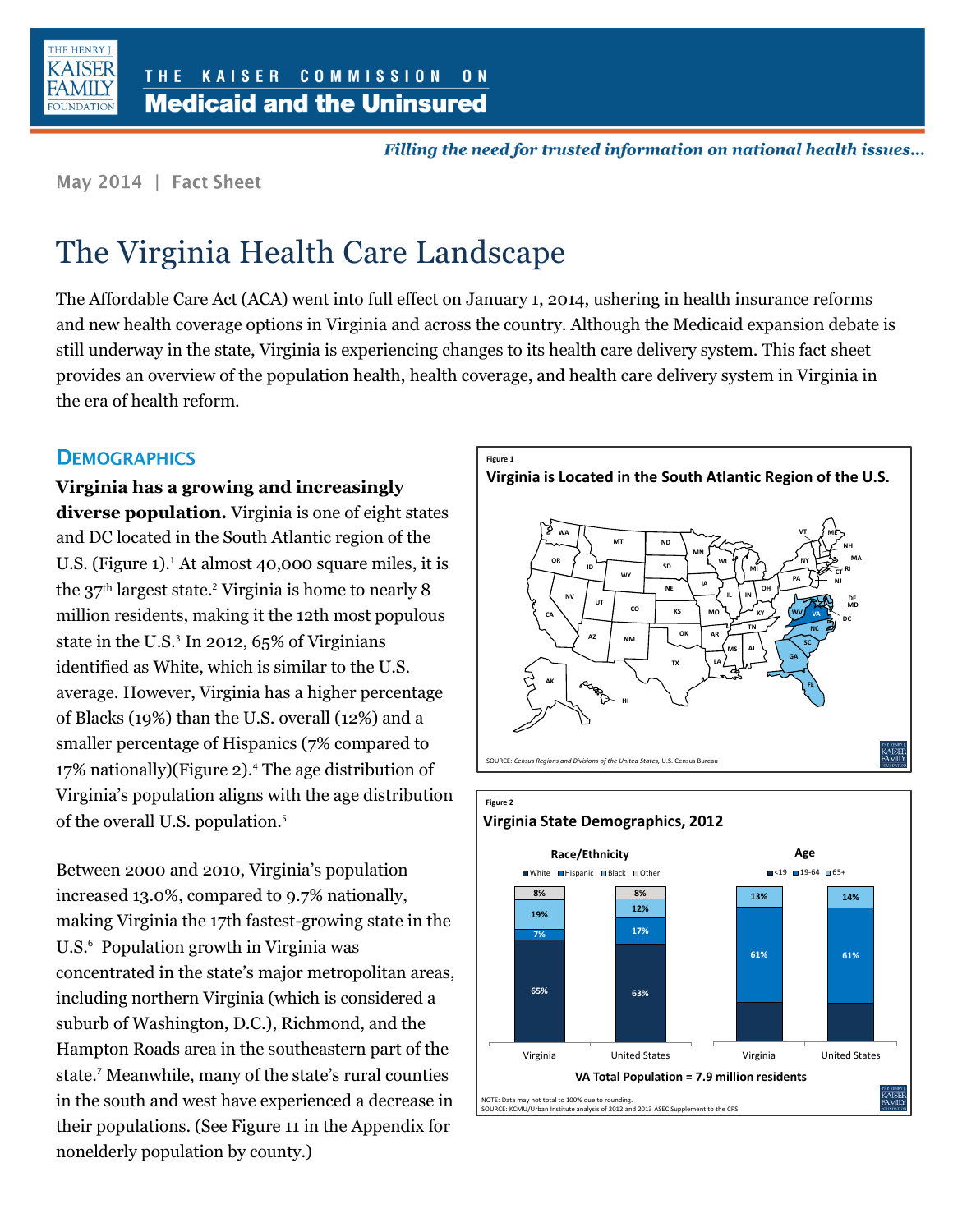Hispanics are the fastest-growing racial/ethnic group in Virginia, with the population increasing 92% between 2000 and 2010, followed by the Asian population, which increased 70% during the same time period.<sup>8</sup> Changes in the political dynamics of the state, including the outcomes of recent statewide and national elections, are attributed, in part, to the changing demographics of the population within Virginia.

# **Virginia has lower unemployment and higher family incomes than the U.S. population overall.**

In March 2014, Virginia's unemployment rate was 5%, which is lower than the national average (6.7%) and the 12<sup>th</sup> lowest unemployment rate among the states.<sup>9</sup> The 2012 median household income in Virginia was nearly

\$62,000, which was the 9th highest among the states.<sup>10</sup> Nearly one in six (16%) individuals in Virginia were living in poverty in 2012, which was the 12th lowest poverty rate among the states and well below the national average of  $20\%$  (Figure 3).<sup>11</sup> Among states in the South Atlantic region, Virginia has the third highest median household income (behind MD and DC) and the second lowest poverty rate (behind MD). However, poverty rates vary across areas of the state. For example, poverty rates are lower in the state's northern counties and the western counties outside of Richmond, than in the cities of Richmond and Norfolk and the rural counties of the south and southwest.<sup>12</sup>



# **STATE ECONOMY**

**Virginia is experiencing moderate economic growth.** In 2012, Virginia's Gross Domestic Product (GDP) was \$445.9 billion, which makes it the 10<sup>th</sup> largest state economy in the U.S.<sup>13</sup> Like other states across the country, Virginia has experienced consecutive years of economic growth.<sup>14</sup> However, from 2011 to 2012, Virginia's real GDP increased by 1.1%, less than the national GDP  $(2.5\%)$ .<sup>15</sup> Agriculture, manufacturing, and mining are major industries in the state, in addition to federal government and military activities and tourism.<sup>16</sup> Like other states across the country, Virginia experienced budgetary challenges during the recent economic downturn, although, the state's economy continues to improve. Virginia ended State Fiscal Year (SFY) 2013 with a \$585 million budget surplus, the state's fourth annual budgetary surplus and its largest since  $2005.<sup>17</sup>$ 

# **POPULATION HEALTH**

**The overall population health in Virginia is comparable to the national average.** In 2013, Virginia ranked 26 among the 50 states in overall health, according to the United Health Care Foundation's Annual Report, *America's Health Rankings*. <sup>18</sup> The shares of adults in Virginia who are overweight or obese, have been diagnosed with diabetes, or have asthma are similar to shares nationally, as are the death rates due to heart disease and cancer.19,20,21,22,<sup>23</sup> Adults in Virginia were less likely than adults nationally to report being in fair or poor health or to have poor mental health.<sup>24,25</sup> In addition, the proportion of adults in Virginia who are smokers is equal to the national average of 19%.<sup>26</sup>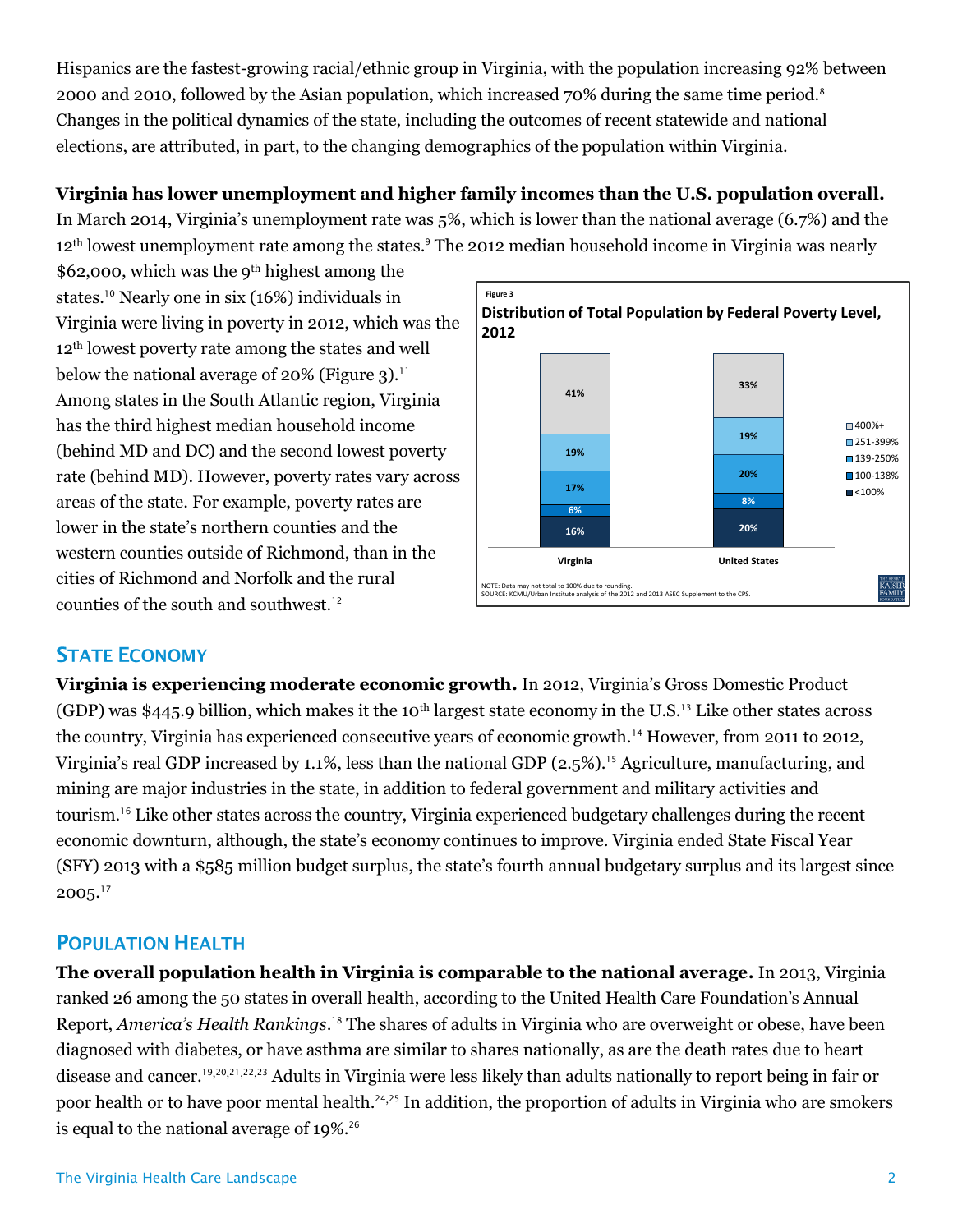Population health varies across Virginia's counties, with the state's northern counties, those to the west of Richmond, and those in the west along the Blue Ridge Mountains, faring better than the cities of Richmond and Norfolk and the rural counties along the northern peninsula, south, and southwest.<sup>27</sup>

**Disparities in health and health care access exist in Virginia.** Like other states across the country, measures of health status and access to and utilization of health care services in Virginia vary by race/ethnicity and patterns across these measures in Virginia closely align with national averages. Blacks (75 years) and Whites (79 years) in Virginia have a shorter life expectancy than Asians (87 years) and Hispanics (88 years).<sup>28</sup> The mortality rates due to heart disease, cancer, and diabetes are higher for Blacks in Virginia than Whites. 29 Further, nonelderly Black adults in Virginia are more likely to be overweight or obese (74% vs 61%), have diabetes (11% vs 7%), and report being in fair or poor health (19% vs 13%) than nonelderly White adults.<sup>30</sup> Both nonelderly White (35%) and Black (33%) adults in the state are more likely to report experiencing frequent mental distress than nonelderly Hispanics (26%).<sup>31</sup> While nonelderly Hispanic (58%) and Black (72%) adults are less likely than nonelderly White adults (77%) to have a usual source of care, nonelderly White adults (83%) are less likely than nonelderly Black (89%) and Hispanic (85%) adults to report having a primary care visit in the past two years.<sup>32</sup>

To address the state's health disparities and promote health equity, the Virginia Department of Health's Office of Minority Health & Health Equity published a Health Equity report in 2012.<sup>33</sup> This report is a call to action for Virginia communities across the state to work together to improve the health of all races and ethnicities. Local programs and initiatives are also operating in the state. For example, Virginia Commonwealth University operates the Virginia Coordinated Care (VCC) Program, which aims to increase access to primary care, and the Mosby Partnership, which works to reduce health disparities among public housing residents in the Richmond area.<sup>34</sup> In addition, to address geographic health disparities, Virginia's Department of Health released the Virginia's State Rural Health Plan in 2013, which is a three-five year action plan to enhance health systems throughout rural areas of the state.<sup>35</sup>

# **COVERAGE**

#### **Over one million nonelderly individuals, or 13% of Virginia's population, were uninsured in**

**2012 (Figure 4).** <sup>36</sup> This rate is lower than the U.S. average of 15%, which reflects the range of uninsured rates across the country from 4% in Massachusetts to 24% in Texas. People of color are disproportionately represented among the nonelderly uninsured in Virginia. Although only 19% of nonelderly Virginians identify as Black, they represent one-quarter (26%) of the state's uninsured.<sup>37</sup> Similarly, while only 8% of nonelderly Virginians identify as Hispanic, they represent one-fifth (19%) of the state's uninsured. In addition, as shown in Figure 12 (Appendix), the nonelderly uninsured in Virginia are not equally Exercise of 15%, which reflects the range of uninsured<br>
rates across the country from 4% in Massachusetts to<br>
24% in Texas. People of color are disproportionately<br>
represented among the nonelderly uninsured in<br>
Virginia. A

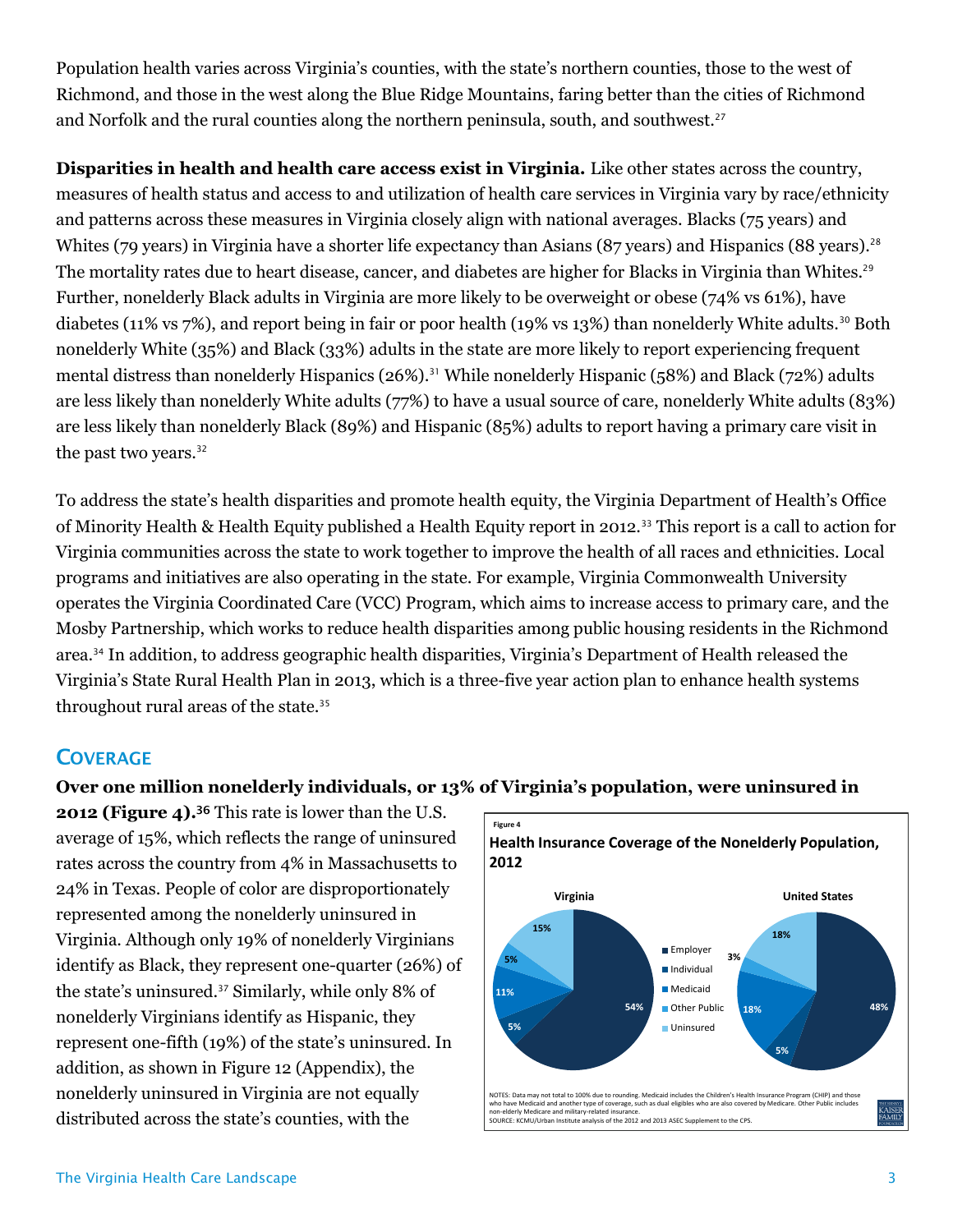southern and northwestern regions having higher uninsured rates than other areas of the state. As in other states across the U.S., the majority of the uninsured have at least one full-time worker in their households, have income below 400% of the Federal Poverty Level (FPL), and are under age 55 (Figure 5).<sup>38</sup>

Among the 87% of Virginians with health insurance, the largest share (54% of the state population) have employer-sponsored coverage, followed by Medicare (13%), Medicaid (10%), and individual private insurance  $(5\%)$ (Figure 4).<sup>39</sup>

# **MEDICAID**

**Similar to the national picture, the large majority of Medicaid enrollees in Virginia are children, but the elderly and individuals with disabilities account for most Medicaid spending.** Based on data for SFY 2013, 54% of Medicaid enrollees were children, who accounted for 23% of expenditures (Figure 6).<sup>40</sup> While, one-quarter (26%) of enrollees were elderly or people with disabilities who accounted for 65% of total program costs. Based on data from 2010 (the latest year for comparative data), average federal and state spending per beneficiary in Virginia was \$5,985, slightly higher than the national average of \$5,563 and slightly above other states in the South Atlantic Region (Figure 7).<sup>41</sup>

Medicaid costs are shared by the states and the federal government, with the federal government paying 50% of the cost of Virginia Medicaid; therefore, for every \$1.00 that Virginia spends on Medicaid, the federal government sends an additional \$1.00 to the state in matching funds.<sup>42</sup> The combined federal and state spending on Medicaid in Virginia for SFY 2013 was \$6.7 billion.<sup>43</sup> This accounted for 17% of total state spending, 22% of state general funds, and 40% state spending of federal funds (Figure 8).<sup>44</sup> Medicaid is the second largest source of state general fund spending behind elementary and secondary education, but the largest source of federal revenue flowing into the state.





**Figure 7**

#### **Average State Medicaid Spending per Beneficiary, 2010**

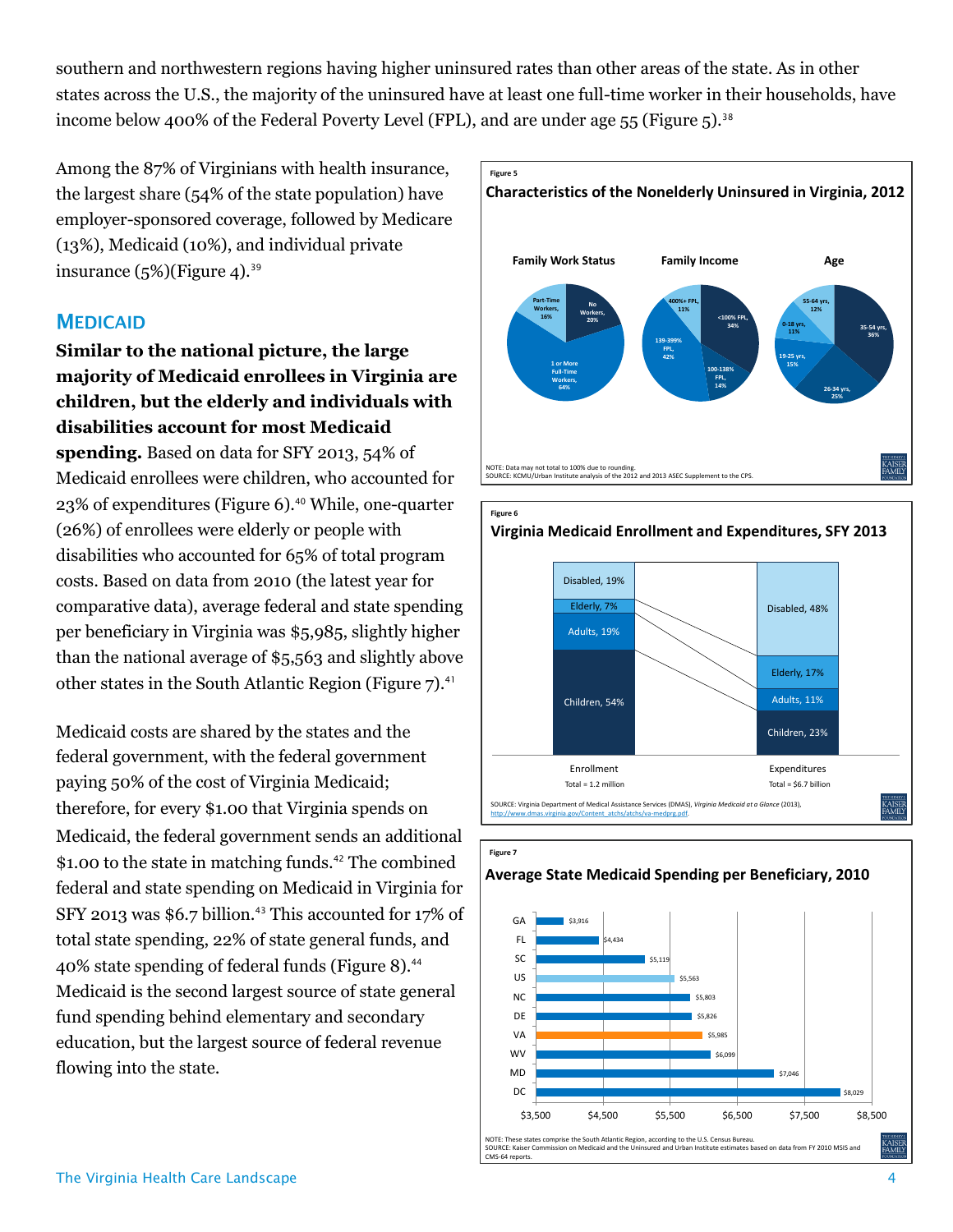## **Most Medicaid beneficiaries in Virginia are enrolled in managed care.** Nearly 7 in 10 (69%)

Medicaid beneficiaries in Virginia are enrolled in riskbased managed care.<sup>45</sup> Seven managed care organizations serve Medicaid beneficiaries and the three largest plans, Anthem HealthKeepers Plus, Virginia Premier Health Plan, and Optima Family Care, account for nearly 85% of total Medicaid managed care enrollment.<sup>46</sup> Although foster children were previously excluded from managed care, the state is currently transitioning them to Medicaid managed care, with an anticipated completion date of July 2014.<sup>47</sup>

**Virginia currently has limited Medicaid eligibility for adults.** Pregnant women in Virginia with income up to 148% FPL (\$28,904 for a family of 3 in 2014) are eligible for Medicaid in Virginia, which is the sixth lowest eligibility limit in the country.<sup>48</sup> Meanwhile, parents of dependent children are only eligible for Medicaid if their income does not exceed 51% FPL (\$10,120 for a family of 3 in 2014), the sixteenth lowest eligibility limit in the country, and adults without dependent children in the state are ineligible for coverage, regardless of income. Virginia provides coverage for children up to 205% FPL through the CHIP-funded Family Access to Medical Insurance Security (FAMIS) plan.<sup>49</sup>





**The ACA could extend financial assistance for coverage to a majority of uninsured Virginians.** A main goal of the ACA is to extend health coverage to many of the 47 million nonelderly uninsured individuals across the country, including many of the 1 million nonelderly uninsured Virginians. The ACA accomplishes this through insurance market reforms and by establishing new coverage pathways, including an expansion of Medicaid to cover nearly all nonelderly individuals up to 138% FPL (\$16,105 for an individual, \$27,310 for a family of 3 in 2014), and by providing premium tax credits to many individuals between 100-400% FPL to purchase coverage on the Health Insurance Marketplaces. However, as a result of the Supreme Court decision on the ACA, the Medicaid expansion is now effectively a state option.<sup>50</sup> Many currently uninsured nonelderly Virginians are eligible for premium subsidies in the Marketplace or Medicaid coverage, if the state expands its Medicaid program (Figure 9). Regardless of a state's Medicaid expansion decision, all states must simplify and streamline their eligibility and enrollment processes under the ACA, which, along with ACA outreach efforts, will likely increase Medicaid enrollment among currently eligible but unenrolled individuals, especially children.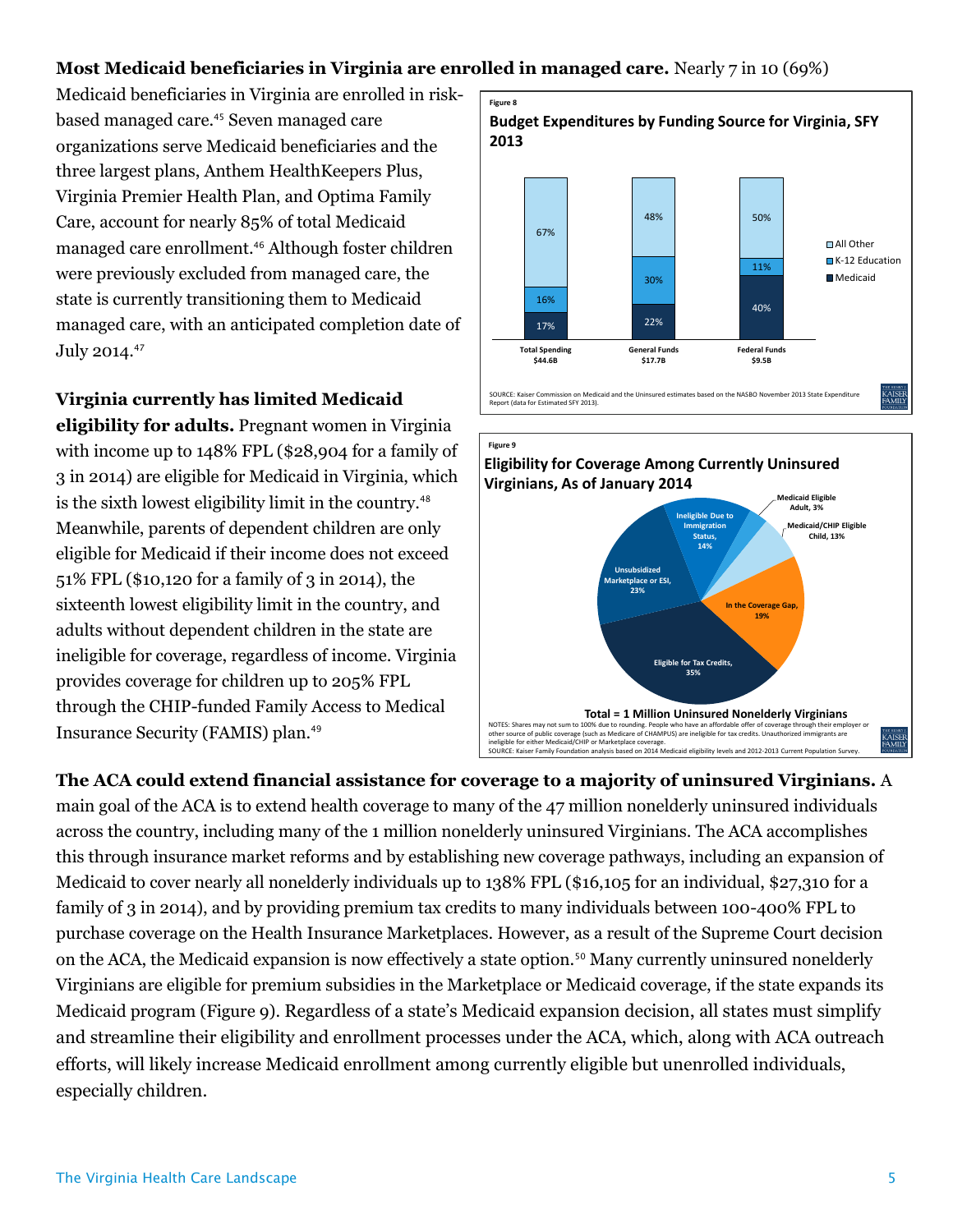**Without the Medicaid expansion, 191,000 currently uninsured adults (19% of the** 

**nonelderly uninsured in the state) who would have been eligible for Medicaid will remain in the coverage gap (Figure 10).**<sup>51</sup> In Virginia, the debate over the Medicaid expansion is still ongoing.<sup>52</sup> If the state does not expand Medicaid, 191,000 individuals who have incomes below 100% FPL will be left out of coverage because they earn too much to qualify for Medicaid, but not enough to qualify for the premium subsidies for Marketplace coverage, which begin at 100% FPL. An additional 123,000 Virginians have incomes between 100-138% FPL and may currently be eligible for Marketplace subsidies.<sup>53</sup>



Virginia's Governor Terry McAuliffe (D), who was elected in November 2013, has made Medicaid expansion one of his top priorities since taking office. On March 24, 2014, the start of the state legislature's special session, Governor McAuliffe proposed expanding Medicaid in the state through a two-year pilot program, as part of his SFY 2015-2016 Budget proposal.<sup>54</sup> On April 8, 2014, the State Senate approved the Governor's Budget, but substituted his Medicaid expansion pilot program with its own pilot, called "Marketplace Virginia".<sup>55</sup> Marketplace Virginia would use federal Medicaid expansion funds to provide subsidies for up to 400,000 Virginians to purchase private health insurance, including those who are currently uninsured and some who are currently covered through other programs, such as pregnant women covered through the state's CHIP program. The Governor and Democratic-controlled Senate are currently insisting on some form of Medicaid expansion in the state budget, while the Republican-controlled House of Delegates argues that the issue of Medicaid expansion should be debated separately from the state budget. Failure to pass a state budget could result in a state government shutdown on July 1, 2014.

If the state expands its Medicaid program, the federal government will pay 100% of the cost of coverage for those newly eligible through 2016, phasing down to 90% in 2020 and beyond. In January 2014, the Virginia Department of Medical Assistance Services released a report that estimated that Medicaid expansion would save the state \$600 million through 2022.<sup>56</sup> In advocating for the expansion, Governor McAuliffe and other supporters have emphasized the negative impact that foregoing federal dollars would have on the state's safetynet providers.

**Virginia is implementing new quality and performance measures to improve primary and preventive care and care coordination.** In 2013, Virginia initiated two value-based purchasing programs in its Medicaid program: a pay-for-performance initiative designed to increase use of preventive services and an integration initiative that uses shared savings and shared risk arrangements between MCOs and providers to improve quality and financial performance.<sup>57</sup> Managed care plans throughout the state are also experimenting with patient-centered medical home initiatives. For example, Virginia Premier Health Plan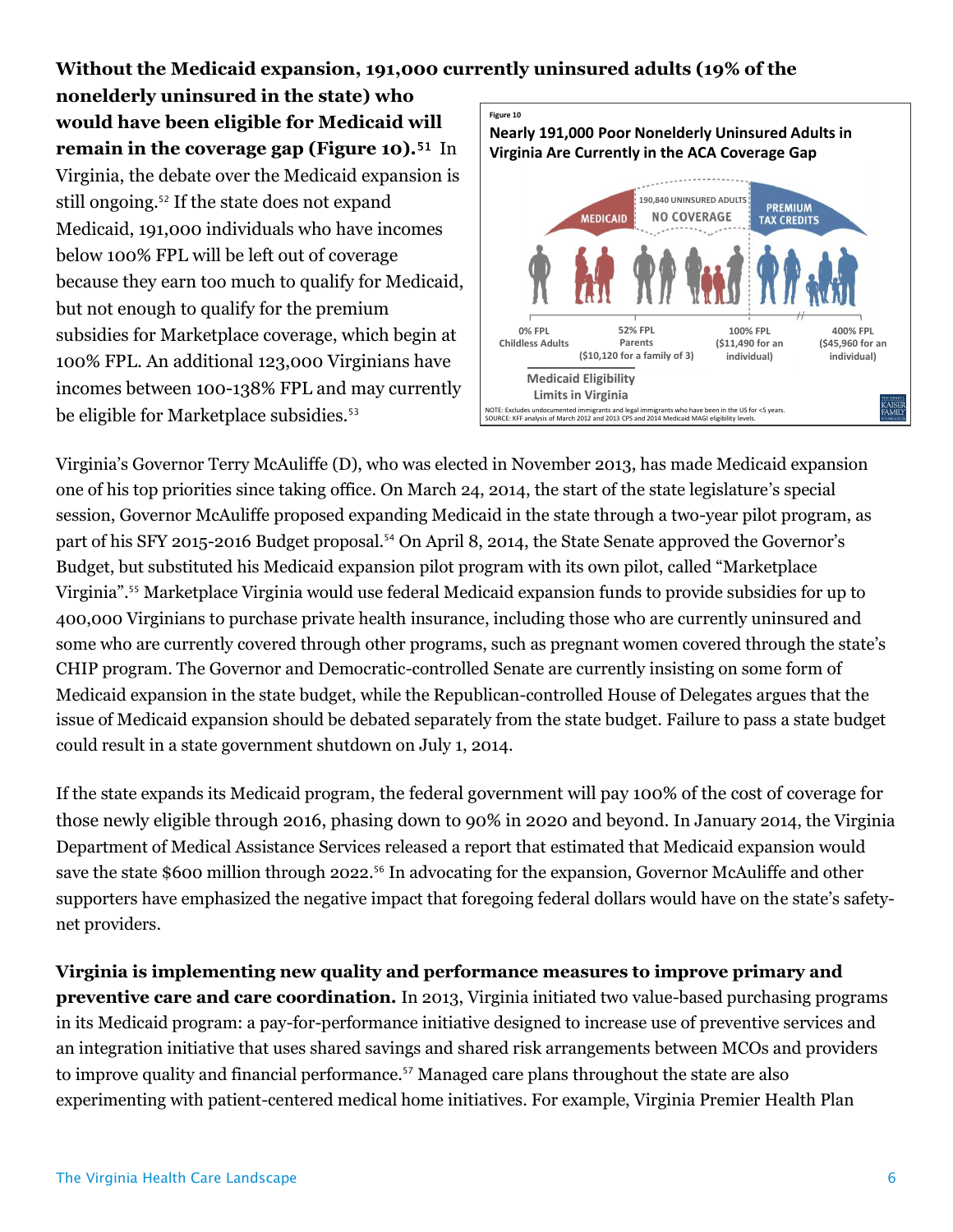opened a "medical home" clinic in Roanoke to provide primary care and care coordination with specialists for Medicaid beneficiaries.<sup>58</sup>

**Virginia is seeking to better coordinate care and control costs for its dual eligible beneficiaries, who often have complex and costly health care needs.** In 2010, dual eligible beneficiaries, or individuals who are eligible for both Medicare and Medicaid, made up 14% of total Medicaid enrollment and accounted for \$6 million (40%) of total Medicaid costs.<sup>59</sup> In an effort to better integrate care and align financing for dual eligible beneficiaries, CMS is using new authority afforded under the ACA to launch demonstration projects in several states across the country that test new care coordination and delivery models. Virginia is one of 11 states that have been approved so far to participate in a duals demonstration project. <sup>60</sup> Starting in April 2014, Virginia began enrolling 78,600 adult dual eligible beneficiaries in 104 localities, grouped into 5 regions, into capitated managed care plans through the duals demonstration project, called Commonwealth Coordinated Care. <sup>61</sup> Commonwealth Coordinated Care includes the state's home and community-based services (HCBS) waiver for seniors and persons with physical disabilities in the plans' capitated rate, along with traditional Medicare and Medicaid benefits packages. Enrollment into the demonstration is voluntary for eligible beneficiaries, although they will be auto-enrolled into one of the demonstration plans, unless they take affirmative action to opt out. Savings are deducted prospectively from CMS and the state's contributions to the Medicare and Medicaid capitated rates.

## **HEALTH INSURANCE MARKETPLACE**

**Virginia is one of 27 states in which the federal government has set up and is running the**  Health Insurance Marketplace.<sup>62</sup> Despite initial plans to set up its own exchange, Virginia opted for a Federally Facilitated Marketplace. However, the state is retaining responsibility for managing and reviewing rates for health plans sold on the Marketplace. Eight insurance providers are offering 106 Qualified Health Plans in Virginia's Marketplace.<sup>63</sup> At \$253 per month, Richmond has the 22<sup>nd</sup> lowest monthly premium for a Benchmark Health plan (defined as the second-lowest cost Silver plan in the rating area) among major cities across the country, before subsidies.<sup>64</sup> Of the 823,000 individuals who could potentially enroll in the state's Marketplace, 518,000 (63%) are estimated to be eligible for premium tax credits.<sup>65</sup> As of April 19, 2014, 392,340 individuals had been determined eligible to enroll in a Marketplace plan, of whom 231,534 qualified for financial assistance and  $216,356$  selected a Marketplace plan.<sup>66</sup>

**Outreach and enrollment support is being provided by the federal government and private organizations.** The state of Virginia has not provided any support for outreach and enrollment for the Marketplace. All funding for these efforts has come from the federal government and private organizations, such as Enroll America.<sup>67</sup> To assist with ACA outreach and enrollment, 22 of Virginia's Federally Qualified Health Centers (FQHCs) were awarded \$3.8 million for FYs 2013 and 2014 and the Virginia Poverty Law Center, Inc. and Advanced Patient Advocacy, LLC. have been awarded federal navigator grants totaling \$1.76 million.68,<sup>69</sup> Enrollment assistance programs are also building off of the state's Project Connect program, which has assisted with Medicaid and CHIP enrollment through community organizations and health care providers. Despite these efforts, resources for application and enrollment assistance are considerably less in Virginia compared to states that expanded Medicaid and established their own Marketplaces.70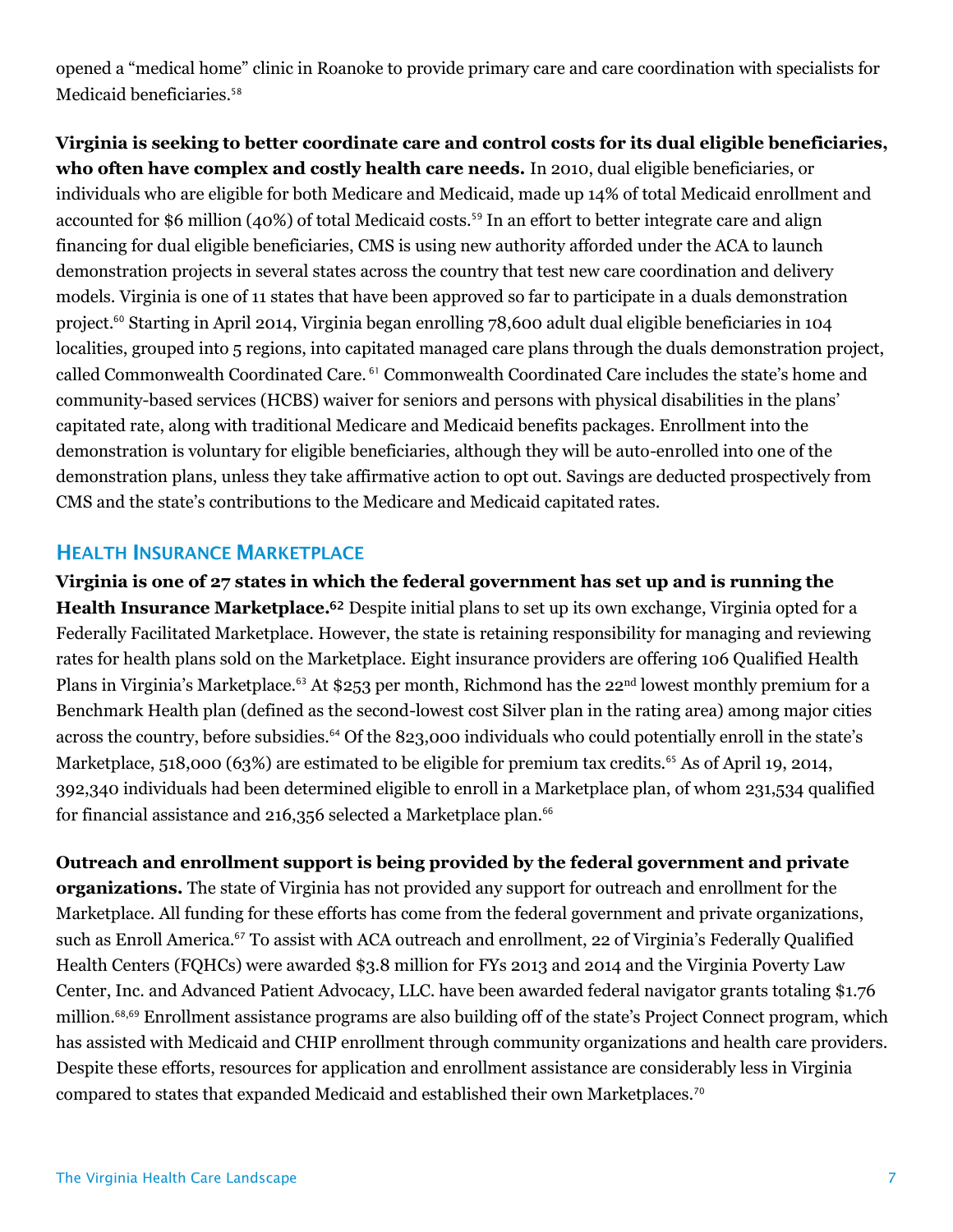# **SAFETY NET**

**Virginia's safety-net delivery system will continue to play an important role in providing health care to the state's vulnerable population.** Virginia's community health centers and hospitals provide access to needed primary, preventive, and acute care services for low-income and underserved residents. There are no public hospitals owned or operated by local governments in the state and so Virginia's two large academic medical centers, Virginia Commonwealth University (VCU) Medical Center in Richmond and the University of Virginia Medical Center in Charlottesville, serve as the state's main safety-net hospitals. Several smaller private, not-for-profit hospitals also play a safety-net role. Seven of Virginia's hospitals are designated as Critical Access Hospitals and provide 24-hour access to needed emergency medical services in rural areas of the state.<sup>71</sup> In 2012, Virginia's hospitals provided \$2.3 billion in charity care, or about \$2,300 per uninsured Virginian, the largest share of which was provided by the VCU and University of Virginia Medical Centers.<sup>72</sup>

Virginia is home to 24 FQHCs, which operated 150 sites, served 284,000 patients, and provided over 1 million patient visits in 2012.<sup>73</sup> Thirty-nine percent of patients were uninsured, 22% had Medicaid, and over half (57%) were below 100% FPL.<sup>74</sup> Virginia is also home to 57 free clinics that, in 2012, provided an additional 255,000 primary and specialty care visits, as well as 46,600 dental and 22,000 behavioral health care visits, mostly to uninsured patients.<sup>75</sup>

**Despite Virginia's existing safety-net, the state has Health Professional Shortage Areas (HPSAs) and unmet need for care.** As of July 2013, Virginia had 90 HPSAs and only 72% of the primary health care need in the state was being met.<sup>76</sup> The state had 50 mental health HPSAs and 83 dental HPSAs, and only 61% of the need for mental health and 47% of the need for dental care in the state was being met.<sup>77</sup> Virginia is one of 12 states that have restricted autonomy, increased supervision, and increased licensure requirements for nurse practitioners, while 17 states allow nurse practitioners full autonomy and 21 states have more limited autonomy.<sup>78</sup> Meanwhile, community health centers and free clinics report a 20% increase in uninsured patients over the past two years and free clinics report increased wait times, now up to four months for first-time appointments for new patients.<sup>79</sup>

**Virginia is working to strengthen its mental health system.** In response to the November 2013 tragedy in which Sen. R Creigh Deeds was attacked by his son, who then killed himself, both houses of the Virginia Legislature approved changes to the state's mental health system, including increasing the amount of time an individual deemed to be a threat could be involuntarily held or held in emergency custody, additional funding for the state's mental hospitals to increase capacity, and the establishment of a joint committee to study the state's mental health system.<sup>80</sup> However, the proposals for additional spending are on hold due to the impasse over the state budget. The state's Office of the Inspector General issued a report in February 2014 concluding that the state spent \$28 million for institutional care of patients who were clinically ready to be discharged to community mental health settings, which has further added to the perception that the mental health system is in need of reform.<sup>81</sup>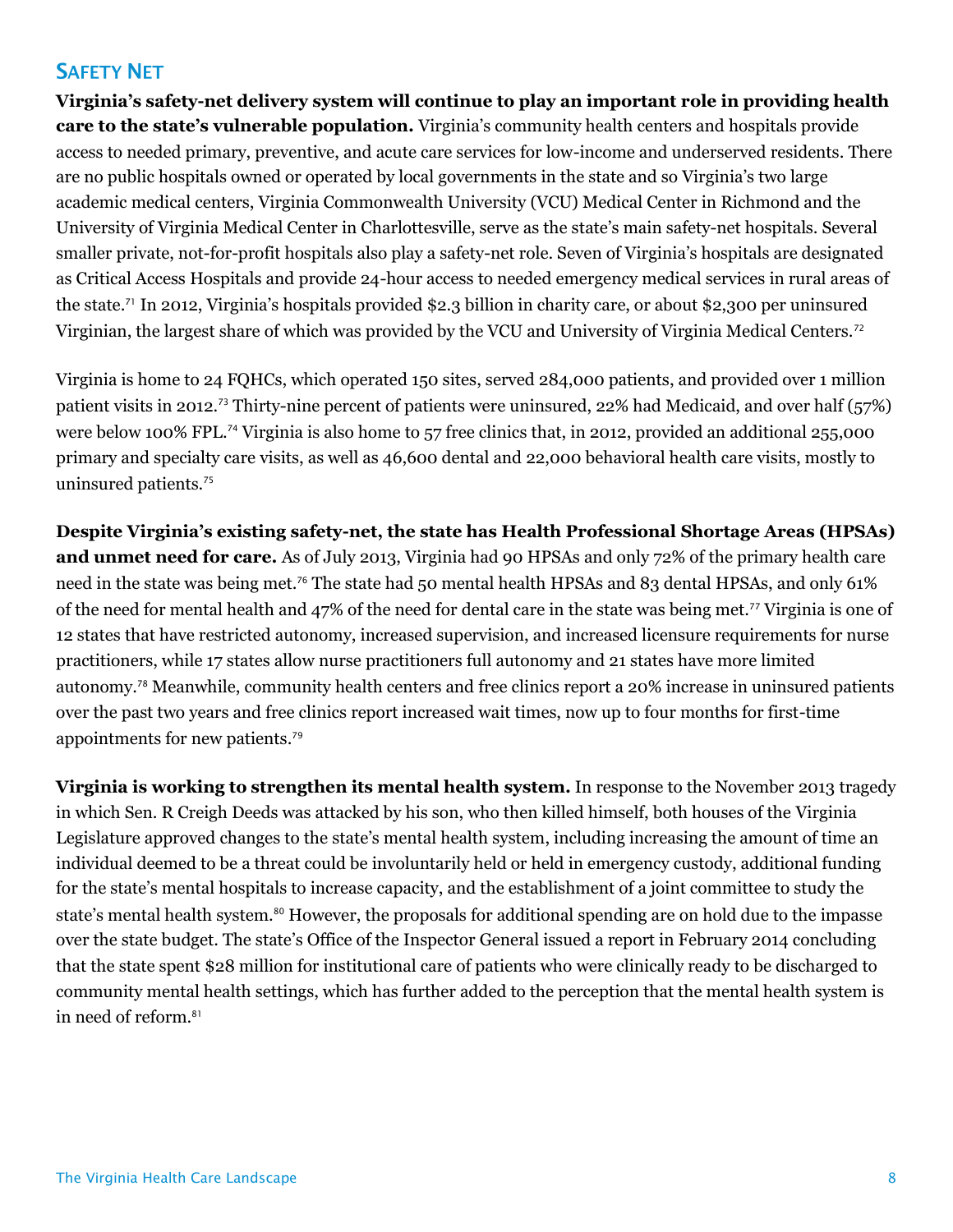# **LOOKING AHEAD**

There is much to watch in Virginia. Individuals who have newly gained coverage in the Marketplace are beginning to interact with their new health plans; Governor McAuliffe and the state legislature are continuing negotiations over the state budget and a final decision on the Medicaid expansion; and the state's safety-net providers will continue to adapt to the changing health coverage landscape and to provide care to the remaining uninsured. In addition, the state is experiencing changes in its health care delivery system, with the expansion of new models, such as the patient-centered medical home.<sup>82</sup> It remains to be seen how these and other changes under the ACA will affect the health, health care access, and health care utilization of Virginians in the future.

Peter Cunningham of Virginia Commonwealth University, Department of Healthcare Policy and Research provided assistance in preparing this fact sheet.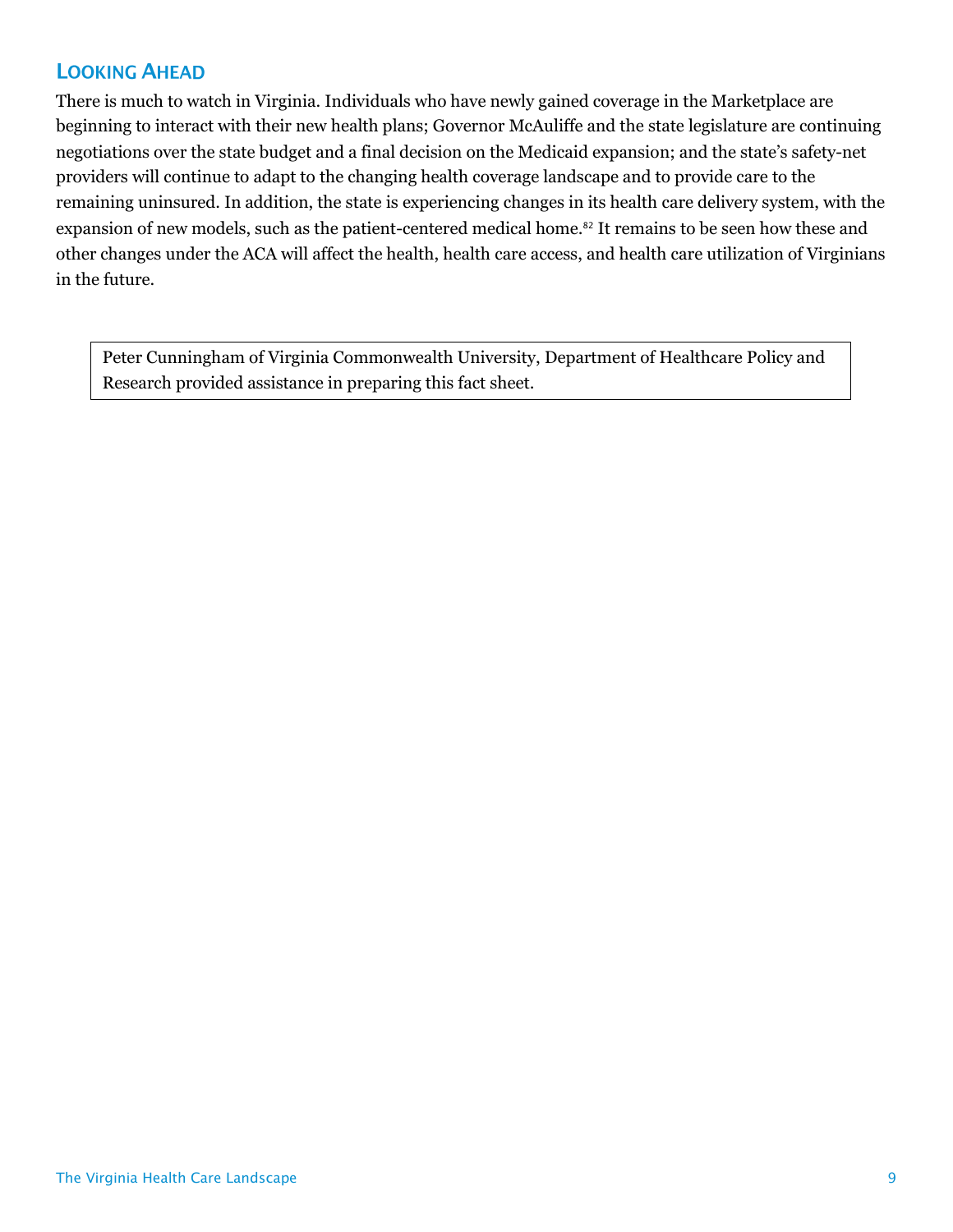# **APPENDIX**



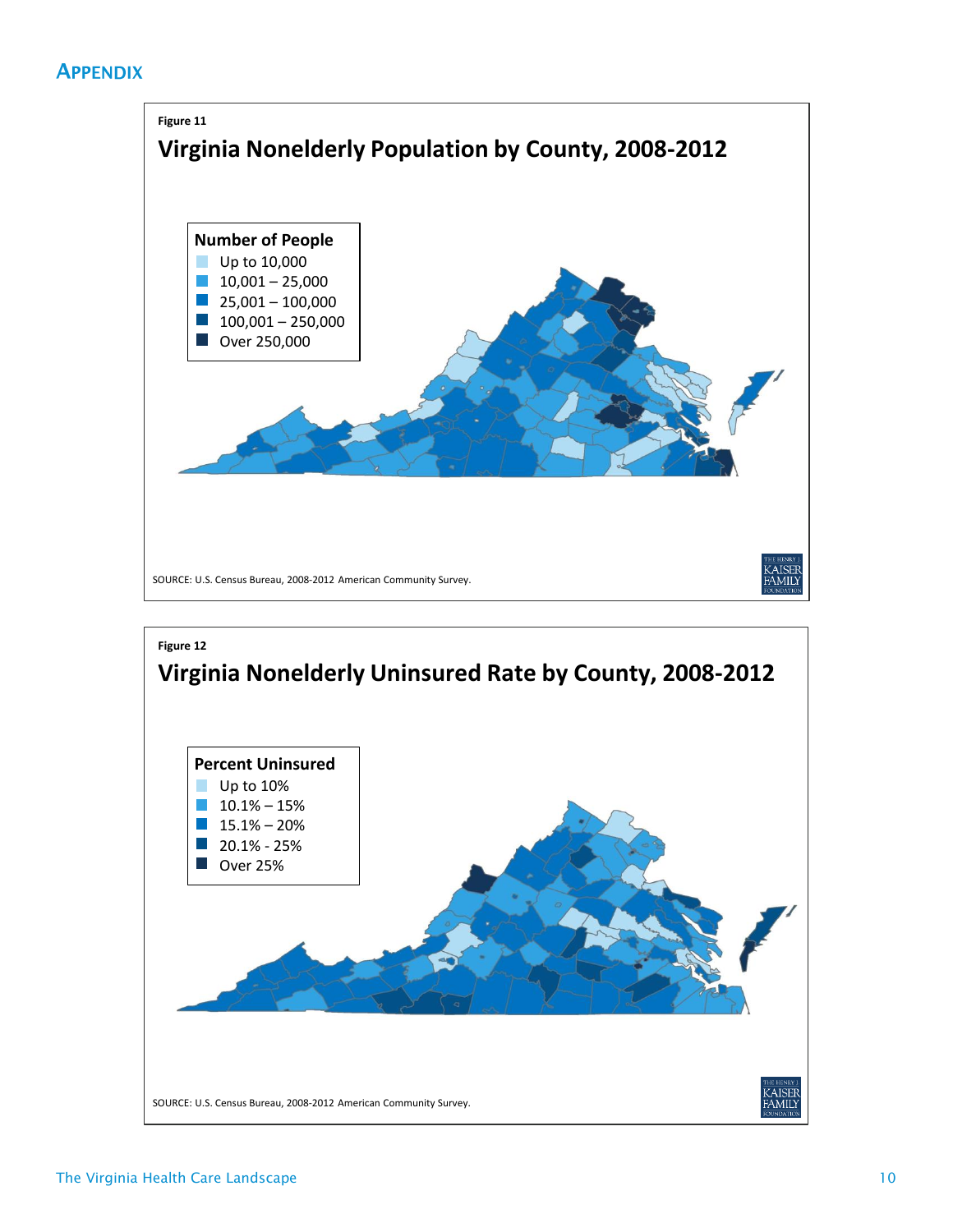## **ENDNOTES**

 $\overline{a}$ 

<sup>1</sup> U.S. Census Bureau, *Census Regions and Divisions*[, http://www.census.gov/geo/maps-data/maps/pdfs/reference/us\\_regdiv.pdf.](http://www.census.gov/geo/maps-data/maps/pdfs/reference/us_regdiv.pdf)

<sup>2</sup> World Atlas, *United States,* [http://www.worldatlas.com/aatlas/infopage/usabysiz.htm.](http://www.worldatlas.com/aatlas/infopage/usabysiz.htm)

<sup>3</sup> Urban Institute and Kaiser Commission on Medicaid and the Uninsured estimates based on the Census Bureau's March 2012 and 2013 Current Population Survey (CPS: Annual Social and Economic Supplements).

<sup>4</sup> UI/KCMU estimates based on March 2012 and 2013 CPS.

<sup>5</sup> UI/KCMU estimates based on March 2012 and 2013 CPS.

<sup>6</sup> U.S. Census, *Population Distribution and Change: 2000 to 2010* (March 2011), [http://www.census.gov/prod/cen2010/briefs/c2010br-01.pdf.](http://www.census.gov/prod/cen2010/briefs/c2010br-01.pdf) 

<sup>7</sup> Weldon Cooper Center for Public Service, *Demographics Interactive Map: Population Growth (2000-2010)* (University of Virginia), [http://www.coopercenter.org/demographics/interactive-map/citycounty/3103.](http://www.coopercenter.org/demographics/interactive-map/citycounty/3103) 

<sup>8</sup> Cai Qian, "A Decade of Change in Virginia's Population" *The Virginia News Letter* vol. 87, no. 4 (June 2011): 1-6, [http://www.coopercenter.org/sites/default/files/publications/Virginia%20News%20Letter%202011%20Vol.%2087%20No%204.pdf.](http://www.coopercenter.org/sites/default/files/publications/Virginia%20News%20Letter%202011%20Vol.%2087%20No%204.pdf) 

<sup>9</sup> Bureau of Labor Statistics, *Unemployment Rates for State: Monthly Rankings Seasonally Adjusted, March 2014* (April 18, 2014), <http://www.bls.gov/web/laus/laumstrk.htm> and Bureau of Labor Statistics, *The Employment Situation – March 2014* (April 4, 2014), [http://www.bls.gov/news.release/pdf/empsit.pdf.](http://www.bls.gov/news.release/pdf/empsit.pdf)

<sup>10</sup> Amanda Noss, *Household Income:2012, American Community Survey Briefs* (September 2013), [http://www.census.gov/prod/2013pubs/acsbr12-02.pdf.](http://www.census.gov/prod/2013pubs/acsbr12-02.pdf)

<sup>11</sup> UI/KCMU estimates based on March 2012 and 2013 CPS.

<sup>12</sup> Bureau of the Census, *Small Area Income and Poverty Estimates: Percent of total population in poverty, 2012: Virginia* (March 12, 2014)[, http://www.ers.usda.gov/data-products/county-level-data-sets/poverty.aspx#.U1\\_XhfldUt4.](http://www.ers.usda.gov/data-products/county-level-data-sets/poverty.aspx#.U1_XhfldUt4)

<sup>13</sup> Bureau of Economic Analysis, *Gross Domestic Product by State 2012* (June 6, 2013).

<sup>14</sup> Bureau of Economic Analysis, *Gross Domestic Product by State 2008-2012* (June 6, 2013).

<sup>15</sup> Bureau of Economic Analysis, *Widespread Economic Growth in 2012* (June 6, 2013), [http://www.bea.gov/newsreleases/regional/gdp\\_state/gsp\\_newsrelease.htm.](http://www.bea.gov/newsreleases/regional/gdp_state/gsp_newsrelease.htm)

<sup>16</sup> University of Virginia, *Industries of Virginia, [http://vastudies.pwnet.org/pdf/Economics3.pdf.](http://vastudies.pwnet.org/pdf/Economics3.pdf)* 

<sup>17</sup> Office of Governor Robert McDonnell, "Governor McDonnell Announces \$585 Million Budget Surplus for FY 2013" (August 19, 2013)[, http://www.varoadtothefuture.virginia.gov/viewRelease.cfm?id=1948.](http://www.varoadtothefuture.virginia.gov/viewRelease.cfm?id=1948) 

<sup>18</sup> United Health Care Foundation, *America's Health Rankings: State Ranking Overview: 2013* (2013), [http://www.americashealthrankings.org/rankings.](http://www.americashealthrankings.org/rankings)

<sup>19</sup> Overweight and obesity: 64% of adults in Virginia are overweight or obese, compared to 63% of adults nationally. KCMU analysis of the Center for Disease Control and Prevention (CDC)'s Behavioral Risk Factor Surveillance System (BRFSS) 2012 Survey Results.

<sup>20</sup> Diabetes: 10.6% of adults in Virginia have been told by a doctor that they have diabetes, compared to a national average of 10.2%. KCMU analysis of the Center for Disease Control and Prevention (CDC)'s Behavioral Risk Factor Surveillance System (BRFSS) 2012 Survey Results.

<sup>21</sup> Asthma: 8.4% of adults in Virginia have asthma, compared to 8.6% nationally. 2010 Behavioral Risk Factor Surveillance System (BRFSS), Table C1, analysis by Air Pollution and Respiratory Health Branch, National Center for Environmental Health Centers for Disease Control and Prevention, available a[t http://www.cdc.gov/asthma/brfss/2010/brfssdata.htm.](http://www.cdc.gov/asthma/brfss/2010/brfssdata.htm)

<sup>22</sup> Heart Disease: The death rate due to heart disease in Virginia is  $168.5/100,000$ , compared to the national average of 179.1/100,000. The Centers for Disease Control and Prevention (CDC), National Center for Health Statistics, Division of Vital Statistics, National Vital Statistics Report Volume 61, Number 4, Table 19, May 8, 2013.

<sup>23</sup> Cancer: The death rate due to cancer in Virginia is 172.4/100,000, compared to the national average of 172.8/100,000. The Centers for Disease Control and Prevention (CDC), National Center for Health Statistics, Division of Vital Statistics, National Vital Statistics Report Volume 61, Number 4, Table 19, May 8, 2013.

 $^{24}$  Fair/Poor Health: 14.4% of nonelderly adults in Virginia report being in fair or poor health, compared to 16.2% nationally. KCMU analysis of the Center for Disease Control and Prevention (CDC)'s Behavioral Risk Factor Surveillance System (BRFSS) 2012 Survey Results.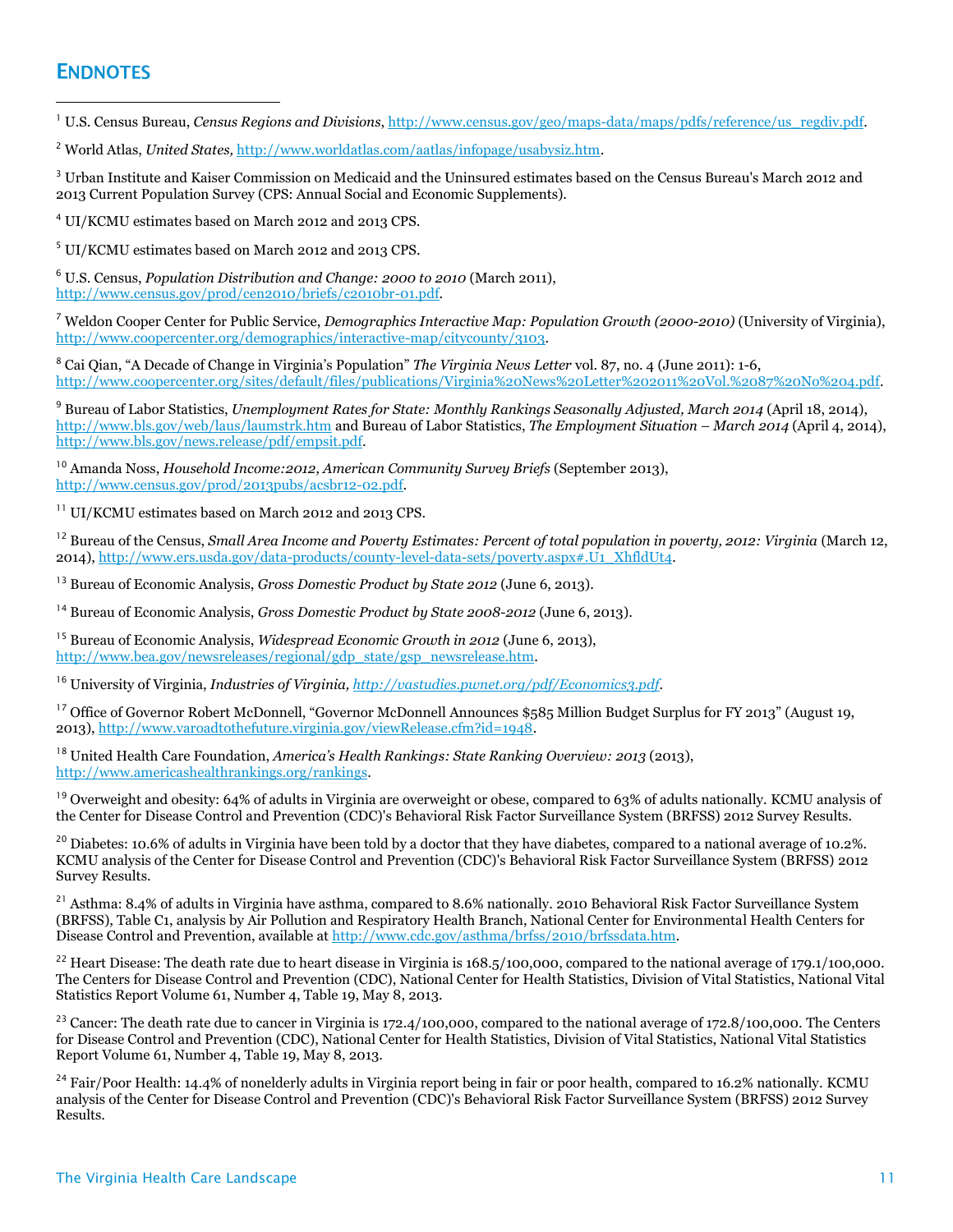<sup>25</sup> Mental Health: 31% of adults in Virginia report having poor mental health, compared to 36% of adults nationally. KCMU analysis of the Center for Disease Control and Prevention (CDC)'s Behavioral Risk Factor Surveillance System (BRFSS) 2012 Survey Results.

<sup>26</sup> KCMU analysis of the Center for Disease Control and Prevention (CDC)'s Behavioral Risk Factor Surveillance System (BRFSS) 2012 Survey Results.

<sup>27</sup> Robert Wood Johnson Foundation and University of Wisconsin Population Health Institute, *County Health Rankings & Roadmaps 2013: Virginia* (2013)[, http://www.countyhealthrankings.org/sites/default/files/states/CHR2013\\_VA.pdf.](http://www.countyhealthrankings.org/sites/default/files/states/CHR2013_VA.pdf) 

<sup>28</sup> State Health Facts, *Life Expectancy at Birth by State and by Race/Ethnicity* (Kaiser Family Foundation, 2010), <http://kff.org/other/state-indicator/life-expectancy/?state=VA> and [http://kff.org/other/state-indicator/life-expectancy-by](http://kff.org/other/state-indicator/life-expectancy-by-re/?state=VA)[re/?state=VA.](http://kff.org/other/state-indicator/life-expectancy-by-re/?state=VA) 

<sup>29</sup> The mortality rate for heart disease in Virginia is 163.5/100,000 for Whites and 208.2/100,000 for Blacks; the mortality rate in Virginia due to cancer is 169/100,000 for Whites and 205.9/100,000 for Blacks; and the mortality rate due to diabetes in Virginia is 15.7/100,000 for Whites and 36.1/100,000 for Blacks. Centers for Disease Control and Prevention, National Center for Health Statistics. Underlying Cause of Death 1999-2010 on CDC WONDER Online Database, released 2013. Data are from the Multiple Cause of Death Files, 1999-2010, as compiled from data provided by the 57 vital statistics jurisdictions through the Vital Statistics Cooperative Program (July 2013).

 $^{30}$  KCMU analysis of 2012 Behavioral Risk Factor Surveillance System (BRFSS) Survey Results.

<sup>31</sup> KCMU analysis of 2012 BRFSS.

 $\overline{a}$ 

<sup>32</sup> KCMU analysis of 2012 BRFSS.

<sup>33</sup> Virginia Department of Health Office of Minority Health and Health Equity, *Virginia Health Equity Report 2012, [http://www.vdh.virginia.gov/OMHHE/2012HEReport/2012%20Hereport.html.](http://www.vdh.virginia.gov/OMHHE/2012HEReport/2012%20Hereport.html)* 

<sup>34</sup> Virginia Commonwealth University, *Virginia Coordinated Care Program,* <http://www.vcuhealth.org/vcc> and *Mosby Partnership, [http://www.healthdisparities.vcu.edu/?id=1336&sid=10.](http://www.healthdisparities.vcu.edu/?id=1336&sid=10)* 

<sup>35</sup> Virginia Department of Health, *Virginia's State Rural Health Plan* (2013)[, http://www.va-srhp.org/docs/plan/2013Plan-final.pdf.](http://www.va-srhp.org/docs/plan/2013Plan-final.pdf)

<sup>36</sup> UI/KCMU estimates based on March 2012 and 2013 CPS.

<sup>37</sup> UI/KCMU estimates based on March 2012 and 2013 ASEC Supplement to the CPS and Kaiser Commission on Medicaid and the Uninsured, *Health Coverage and Care in the South in 2014 and Beyond*, Appendix Table 3 (Kaiser Family Foundation, April 2014), [http://kff.org/disparities-policy/issue-brief/health-coverage-and-care-in-the-south-in-2014-and-beyond/.](http://kff.org/disparities-policy/issue-brief/health-coverage-and-care-in-the-south-in-2014-and-beyond/)

<sup>38</sup> UI/KCMU estimates based on March 2012 and 2013 CPS.

<sup>39</sup> UI/KCMU estimates based on March 2012 and 2013 CPS.

<sup>40</sup> Virginia Department of Medical Assistance Services (DMAS), *Virginia Medicaid at a Glance* (2013), [http://www.dmas.virginia.gov/Content\\_atchs/atchs/va-medprg.pdf.](http://www.dmas.virginia.gov/Content_atchs/atchs/va-medprg.pdf)

<sup>41</sup> KCMU/UI estimates based on data from FY 2010 MSIS and CMS-64 reports, 2012.

<sup>42</sup> For FY 2014: Federal Register, November 30, 2012 (Vol 77, No. 231), pp 71420-71423.

<sup>43</sup> KCMU estimates based on the NASBO November 2013 State Expenditure Report (data for Estimated SFY 2013).

<sup>44</sup> KCMU estimates based on the NASBO November 2013 State Expenditure Report (data for Estimated SFY 2013).

<sup>45</sup> Virginia Department of Medical Assistance Services, *The History of Managed Care in Virginia*, Version 2 (July 2012), [http://www.dmas.virginia.gov/Content\\_atchs/mc/mc-hstry.pdf.](http://www.dmas.virginia.gov/Content_atchs/mc/mc-hstry.pdf) 

<sup>46</sup> Virginia Department of Medical Assistance Services, *Managed Care Coverage Map and MCO Characteristics Effective July 2013*, [http://www.dmas.virginia.gov/Content\\_atchs/mc/mc-mcc2.pdf.](http://www.dmas.virginia.gov/Content_atchs/mc/mc-mcc2.pdf) 

<sup>47</sup> Virginia Department of Medical Assistance Services, *Virginia Medicaid Managed Care 2013 Annual Report: A year of Change Inside and Out*[, http://www.dmas.virginia.gov/Content\\_atchs/mc/apr-f8.pdf.](http://www.dmas.virginia.gov/Content_atchs/mc/apr-f8.pdf)

<sup>48</sup> Based on data from the Centers for Medicare and Medicaid Services (CMS), State Medicaid and CHIP Income Eligibility Standards Effective January 1, 2014; accessed October 1, 2013.

<sup>49</sup> KCMU estimates based on CMS, *State Medicaid and CHIP Income Eligibility Standards Effective January 1, 2014* (October 1, 2013).

<sup>50</sup> MaryBeth Musumeci, *A Guide to the Supreme Court's Affordable Care Act Decision* (Kaiser Family Foundation, June 2012), [http://kff.org/health-reform/issue-brief/a-guide-to-the-supreme-courts-affordable/.](http://kff.org/health-reform/issue-brief/a-guide-to-the-supreme-courts-affordable/)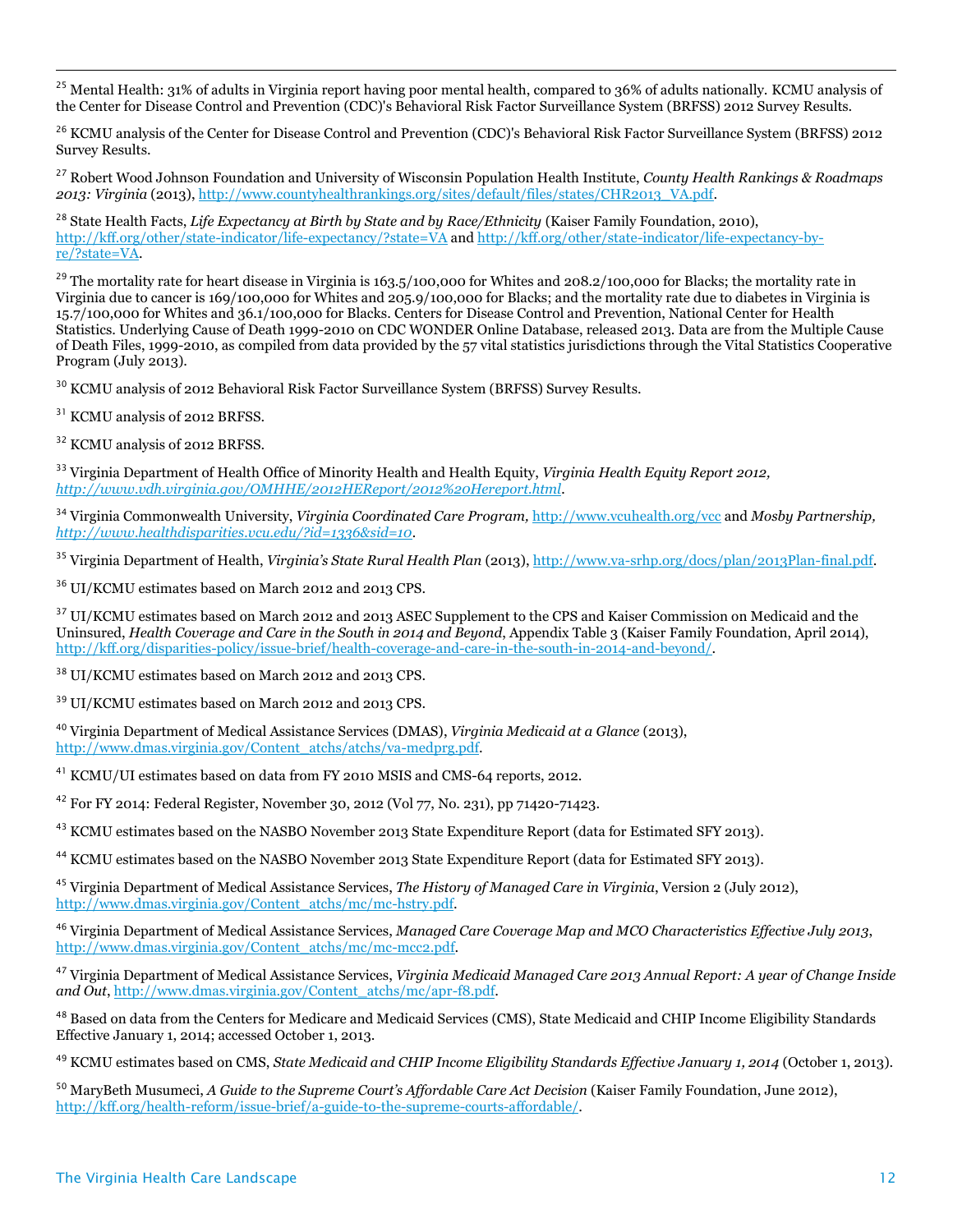<sup>51</sup> Kaiser Commission on Medicaid and the Uninsured, *The Coverage Gap: Uninsured Poor Adults in States that Do Not Expand Medicaid* (Kaiser Family Foundation, October 2013)[, http://www.kff.org/health-reform/issue-brief/the-coverage-gap-uninsured-poor](http://www.kff.org/health-reform/issue-brief/the-coverage-gap-uninsured-poor-adults-in-states-that-do-not-expand-medicaid/)[adults-in-states-that-do-not-expand-medicaid/.](http://www.kff.org/health-reform/issue-brief/the-coverage-gap-uninsured-poor-adults-in-states-that-do-not-expand-medicaid/)

<sup>52</sup> State Health Facts, "Status of State Action on the Medicaid Expansion Decision, 2014" (Kaiser Family Foundation, January 28, 2014), [http://kff.org/health-reform/state-indicator/state-activity-around-expanding-medicaid-under-the-affordable-care-act/.](http://kff.org/health-reform/state-indicator/state-activity-around-expanding-medicaid-under-the-affordable-care-act/)

<sup>53</sup> Commission on Medicaid and the Uninsured, *A Closer Look at the Impact of State Decisions Not to Expand Medicaid on Coverage for Uninsured Adults* (Kaiser Family Foundation, April 2014)[, http://kff.org/medicaid/fact-sheet/a-closer-look-at-the-impact-of-state](http://kff.org/medicaid/fact-sheet/a-closer-look-at-the-impact-of-state-decisions-not-to-expand-medicaid-on-coverage-for-uninsured-adults/)[decisions-not-to-expand-medicaid-on-coverage-for-uninsured-adults/.](http://kff.org/medicaid/fact-sheet/a-closer-look-at-the-impact-of-state-decisions-not-to-expand-medicaid-on-coverage-for-uninsured-adults/)

<sup>54</sup> Governor Terry McAuliffe, "Governor McAuliffe Releases FY2015-16 Budget as Special Session Begins" (March 24, 2014), [https://governor.virginia.gov/news/newsarticle?articleId=3650.](https://governor.virginia.gov/news/newsarticle?articleId=3650)

<sup>55</sup> Virginia Senate Bill 5003 (April 8, 2014), [http://legiscan.com/VA/bill/SB5003/2014/X1.](http://legiscan.com/VA/bill/SB5003/2014/X1)

 $\overline{a}$ 

<sup>56</sup> Rachel Weiner, "Medicaid Expansion in VA Gets a Boost" (Washington Post, January 22, 2014), [http://www.washingtonpost.com/local/virginia-politics/medicaid-expansion-in-va-gets-a-boost/2014/01/22/9fcaea0c-83a9-11e3-](http://www.washingtonpost.com/local/virginia-politics/medicaid-expansion-in-va-gets-a-boost/2014/01/22/9fcaea0c-83a9-11e3-9dd4-e7278db80d86_story.html) [9dd4-e7278db80d86\\_story.html.](http://www.washingtonpost.com/local/virginia-politics/medicaid-expansion-in-va-gets-a-boost/2014/01/22/9fcaea0c-83a9-11e3-9dd4-e7278db80d86_story.html)

<sup>57</sup> Virginia Department of Medical Assistance Services, *Virginia Medicaid Managed Care 2013 Annual Report: A year of Change Inside and Out*.

58 VA Premier Health Plan, Inc, "Medical Home", [https://www.vapremier.com/medicalhome/patient-centered-medical-home/.](https://www.vapremier.com/medicalhome/patient-centered-medical-home/)

<sup>59</sup> Kaiser Commission on Medicaid and the Uninsured and Urban Institute estimates based on data from FY 2010 MSIS, 2013[, http://kff.org/medicaid/issue-brief/medicaids-role-for-dual-eligible-beneficiaries/](http://kff.org/medicaid/issue-brief/medicaids-role-for-dual-eligible-beneficiaries/)

<sup>60</sup> Kaiser Commission on Medicaid and the Uninsured, *State Demonstration Proposals to Integrate Care and Align Financing and/or Administration for Dual Eligible Beneficiaries* (Kaiser Family Foundation, April 2014)[, http://kff.org/medicaid/fact-sheet/state](http://kff.org/medicaid/fact-sheet/state-demonstration-proposals-to-integrate-care-and-align-financing-for-dual-eligible-beneficiaries/)[demonstration-proposals-to-integrate-care-and-align-financing-for-dual-eligible-beneficiaries/.](http://kff.org/medicaid/fact-sheet/state-demonstration-proposals-to-integrate-care-and-align-financing-for-dual-eligible-beneficiaries/) For more information, see: MaryBeth Musumeci*, Financial and Administrative Alignment Demonstrations for Dual Eligible Beneficiaries Compared: States with Memoranda of Understanding Approved by CMS* (Kaiser Family Foundation, April 2014)[, http://kff.org/medicaid/issue](http://kff.org/medicaid/issue-brief/financial-alignment-demonstrations-for-dual-eligible-beneficiaries-compared/)[brief/financial-alignment-demonstrations-for-dual-eligible-beneficiaries-compared/.](http://kff.org/medicaid/issue-brief/financial-alignment-demonstrations-for-dual-eligible-beneficiaries-compared/)

<sup>61</sup> Virginia Department of Medical Assistance Services, *Integrated Care for Medicare-Medicaid Enrollees*, [http://www.dmas.virginia.gov/Content\\_pgs/altc-enrl.aspx.](http://www.dmas.virginia.gov/Content_pgs/altc-enrl.aspx)

<sup>62</sup> State Health Facts. "State Decisions for Creating Health Insurance Marketplaces" (Kaiser Family Foundation, May 28, 2013), [http://www.kff.org/health-reform/state-indicator/health-insurance-exchanges/.](http://www.kff.org/health-reform/state-indicator/health-insurance-exchanges/)

<sup>63</sup> State Health Facts, *Total Number of Insurers Participating in the Individual Health Insurance Marketplace* (Kaiser Family Foundation)[, http://kff.org/health-reform/state-indicator/total-number-of-insurers-participating-in-the-individual-health-insurance](http://kff.org/health-reform/state-indicator/total-number-of-insurers-participating-in-the-individual-health-insurance-marketplace/)[marketplace/.](http://kff.org/health-reform/state-indicator/total-number-of-insurers-participating-in-the-individual-health-insurance-marketplace/) 

<sup>64</sup> This is the monthly premium for a single, 40-year-old at 250% FPL. With premium tax credits, the monthly premium drops to \$193. To see how Virginia compares to other states, see: State Health Facts, " 2014 Monthly Premiums for a Single 40-Year-Old at 250 Percent of Poverty in a Major City in Each State" (Kaiser Family Foundation), [http://kff.org/other/state-indicator/2014-monthly](http://kff.org/other/state-indicator/2014-monthly-premiums-for-a-single-40-year-old-at-250-percent-of-poverty-in-a-major-city-in-each-state/)[premiums-for-a-single-40-year-old-at-250-percent-of-poverty-in-a-major-city-in-each-state/.](http://kff.org/other/state-indicator/2014-monthly-premiums-for-a-single-40-year-old-at-250-percent-of-poverty-in-a-major-city-in-each-state/)

<sup>65</sup> Gary Claxton, et al. State-by-State Estimates of the Number of People Eligible for Premium Tax Credits Under the Affordable Care Act (Kaiser Family Foundation, November 2013)[, http://kff.org/health-reform/issue-brief/state-by-state-estimates-of-the-number-of](http://kff.org/health-reform/issue-brief/state-by-state-estimates-of-the-number-of-people-eligible-for-premium-tax-credits-under-the-affordable-care-act/)[people-eligible-for-premium-tax-credits-under-the-affordable-care-act/.](http://kff.org/health-reform/issue-brief/state-by-state-estimates-of-the-number-of-people-eligible-for-premium-tax-credits-under-the-affordable-care-act/)

<sup>66</sup> Office of the Assistant Secretary for Planning and Evaluation (ASPE), Department of Health and Human Services (HHS), *Health Insurance Marketplace: Summary Enrollment Report for the Initial Annual Open Enrollment Period (May 1, 2014),* [http://aspe.hhs.gov/health/reports/2014/MarketPlaceEnrollment/Apr2014/ib\\_2014Apr\\_enrollment.pdf.](http://aspe.hhs.gov/health/reports/2014/MarketPlaceEnrollment/Apr2014/ib_2014Apr_enrollment.pdf)

<sup>67</sup> John Holahan and Rebecca Peters, *The Launch of the Affordable Care Act in Selected States: Insurer Participation, Competition, and Premiums* (The Urban Institute, March 2014), [http://www.urban.org/UploadedPDF/413040-The-Launch-of-the-Affordable-Care-](http://www.urban.org/UploadedPDF/413040-The-Launch-of-the-Affordable-Care-Act-in-Selected-States-Insurer-Participation-Competition-and-Premiums.pdf)[Act-in-Selected-States-Insurer-Participation-Competition-and-Premiums.pdf.](http://www.urban.org/UploadedPDF/413040-The-Launch-of-the-Affordable-Care-Act-in-Selected-States-Insurer-Participation-Competition-and-Premiums.pdf)

<sup>68</sup> HRSA, *Virginia: Health Center Outreach & Enrollment Assistance*, [http://www.hrsa.gov/about/news/2013tables/outreachandenrollment/va.html.](http://www.hrsa.gov/about/news/2013tables/outreachandenrollment/va.html)

<sup>69</sup> CCIIO, *Navigator Grant Recipients* (October 2013)[, http://www.cms.gov/CCIIO/Programs-and-Initiatives/Health-Insurance-](http://www.cms.gov/CCIIO/Programs-and-Initiatives/Health-Insurance-Marketplaces/Downloads/navigator-list-10-18-2013.pdf)[Marketplaces/Downloads/navigator-list-10-18-2013.pdf.](http://www.cms.gov/CCIIO/Programs-and-Initiatives/Health-Insurance-Marketplaces/Downloads/navigator-list-10-18-2013.pdf) 

<sup>70</sup> John Holahan and Rebecca Peters, *The Launch of the Affordable Care Act in Selected States: Insurer Participation, Competition, and Premiums* (March 2014).

<sup>71</sup> Virginia Health Information, *A Medical Profile*, [http://www.vhi.org/hguide\\_medicalprofile.asp.](http://www.vhi.org/hguide_medicalprofile.asp)